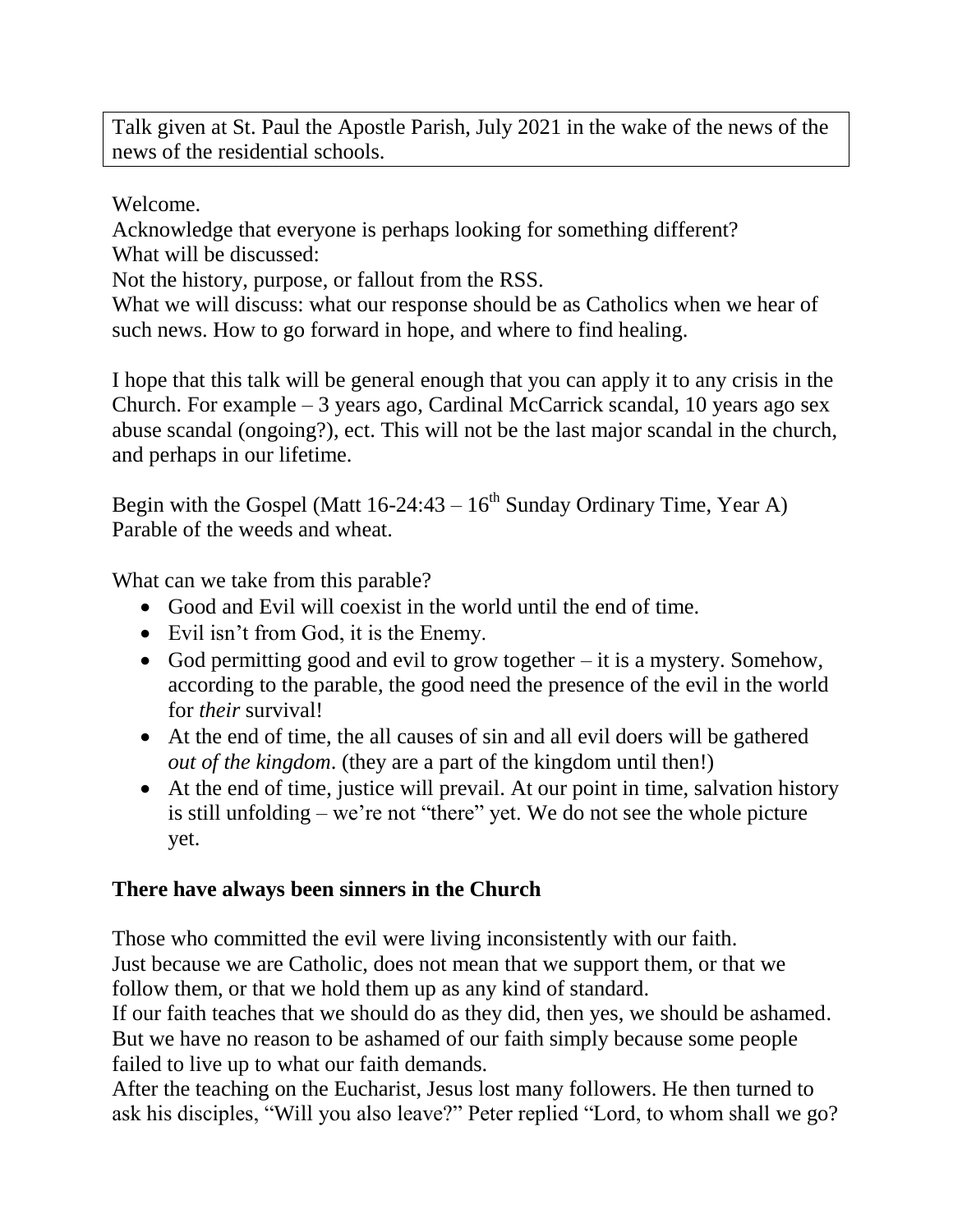You have the words of eternal life. And we have believed, and have come to know, that you are the Holy One of God." Can we also make this our prayer, especially during difficult moments that test our faith?

Never a time without sinners in the church. Peter, Judas. Many sinful popes, bishops, priests, and many sinful members. This is the reality of what the Church is – it is the divine institution formed by Jesus, made up of sinful members.

## **Coming to terms with the uncovering or exposure of the truth of what the Church is.**

Hiding the lie vs living the truth. What has happened has happened – we cannot change the past. Coming to terms with living in a broken world.

God permitting good and evil to grow together – it is a mystery. Somehow, according to the parable, the good need the presence of the evil in the world for *their* survival! Maybe, *maybe*, what we need to understand in all this, is a deeper understanding of what the Church is.

Our reaction to events reveals more about ourselves than it does about the events or persons. Eg seeing someone in line at a movie you thought they wouldn't watch. You just didn't know them well enough to know what they liked or didn't like. Nothing's changed in them, but we're taken by surprise.

Can we say the same thing about the Church? It is what it is, and through this crisis, or any crisis in the church, we are coming to a deeper understanding of the reality of what the Church is:

- it is both sinners and saints.
- In the church, there is both joy and sadness, love and hate,
- It is people, building up the Kingdom of God, and building up their own kingdom.
- It is people striving for holiness, and it is people who don't.
- It is people of great sanctity who appear very normal, and great sinners who put on the outward image of holiness.

Can we recognize that the Church is comprised of a full spectrum of people, and that in one way or another, we are all imperfect and sinners.

Dis-integration caused by sin. Someone can appear to be "holy" and be sinful. E.g. Jean Vanier. This is the reality of living in a broken world.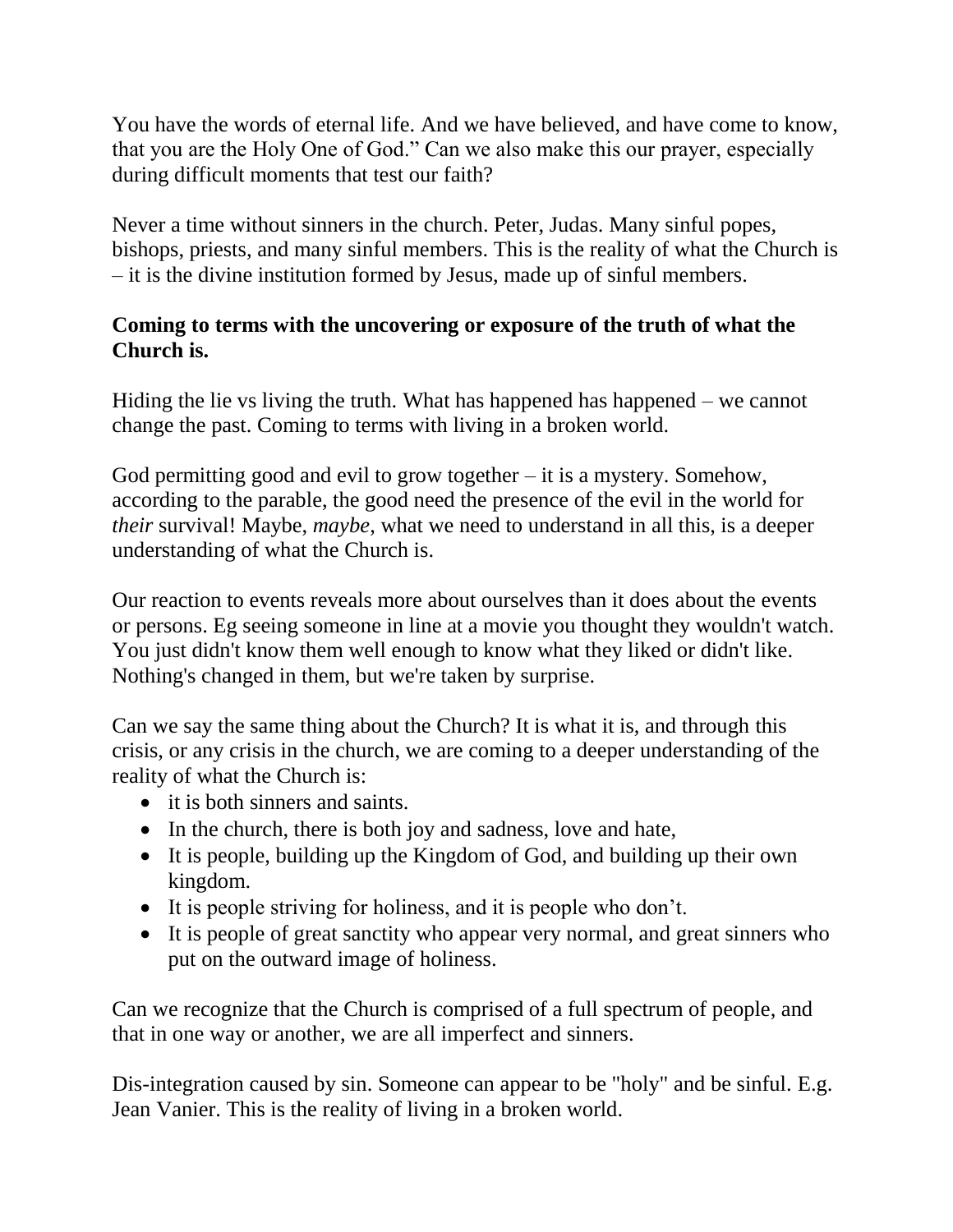We should be very slow to judge or to jump to conclusions or jump on bandwagons, just because it would be practically impossible to have all the information to make a good judgment.

But no matter what happens, or what doesn't happen in the Church, it is still the Lord's Church. There is no other. We have to come to terms with this. We have to have faith in the Lord that he is present in his Church.

## **How to not feel complicit in these acts by coming to church?**

We are judged based on what we do, not what someone else has done. **Deuteronomy 24:16** "The fathers shall not be put to death for the children, nor shall the children be put to death for the fathers; every man shall be put to death for his own sin.

**Ezekiel 18:19-20** "Yet you say, `Why should not the son suffer for the iniquity of the father?' When the son has done what is lawful and right, and has been careful to observe all my statutes, he shall surely live. The soul that sins shall die. The son shall not suffer for the iniquity of the father, nor the father suffer for the iniquity of the son; the righteousness of the righteous shall be upon himself, and the wickedness of the wicked shall be upon himself."

That being said….

Why are the Anglicans and United Churches off the hook so easy? They've apologized once, and for them, the case is closed. Is there a subconscious belief in the Mystical body of Christ? When one member suffers, all suffer. Why do we feel shame in these sins? Can we still be proud to be Catholic? Why be Catholic at all?

Can we differentiate between the proper shame we should feel because others failed to live up to what the faith demands of them, rather than projecting the shame on ourselves who didn't do these things?

Can we differentiate between the true sadness and grief that we experience when we hear of the public and scandalous sins of others, without feeling sad or distressed about being a Catholic?

Can we hold both of these as true at the same time:

- The Church is Holy, yet is comprised of sinners.
- That the Church belongs to the Lord, yet he has left it in the hands of people.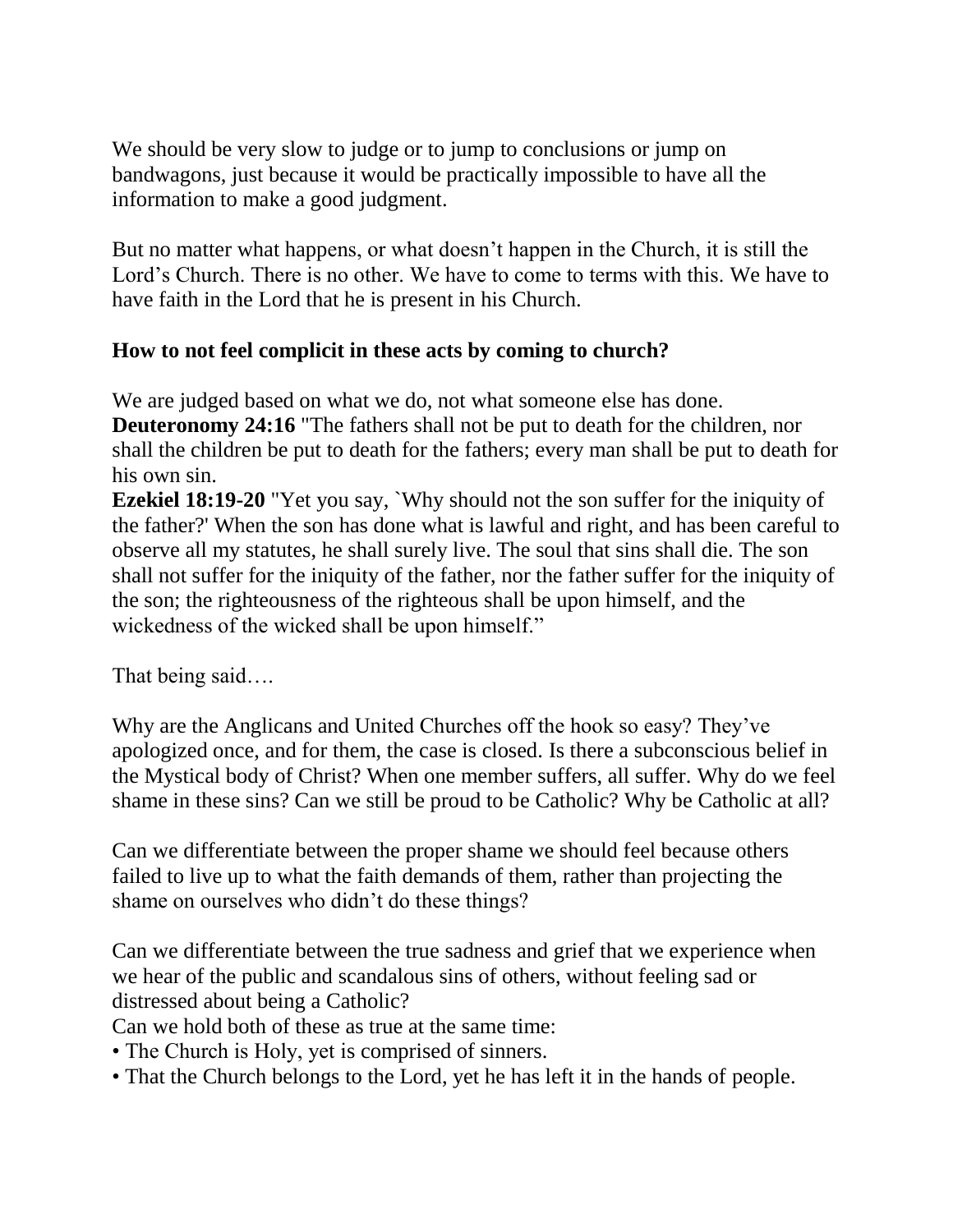• That each person is judged individually, yet we are redeemed as a community (the church).

• That we can feel a real sadness about the sins of others in the Church, yet be at peace in the Church because we know that this is where the Lord is.

## **OUR RESPONSE:**

What is our response:

- $\bullet$  prayer.
	- o How to find hope and healing in Jesus? We know that only Jesus heals. Jesus works through his Church, so the best way to encounter Jesus is to stay close to his church.
	- o Pray for an increase of faith
		- belief in what is unseen, in what we hope for. That one day, justice will prevail (Matt 10:26 "So have no fear of them; for nothing is covered up that will not be uncovered, and nothing secret that will not become known.") We don't have the all the answers now, nor do we need them. We are called to live in faith each day.
		- Have faith that our Lord is present in his Church despite the sins of her members, that the Church is where the fullness of our Lord is found.
	- o **Life your faith well** you can build up the body of Christ and bring healing to her members by how you live your life. Do your best to live out the Catholic faith well, make use of the sacraments, strive to grow in virtue, live your vocation well. Do everything in your power to be a good disciple of Jesus.
- $\bullet$  Become educated know the facts seek the truth!
	- o Where to get the facts? Note the anti-catholic bias of media.
	- o Read the TRC reports. Most of the news that is coming out has been well documented for many years, if not decades. Note the recommendations: how many are for the Church, and how many are for the government. Try and keep things in perspective about where restitution should come from.
	- o See the list of resources below about the Residential schools. *You don't have to agree with these*, but can we appreciate a different perspective? If I am critical of this information, will it prompt me to keep seeking the truth?